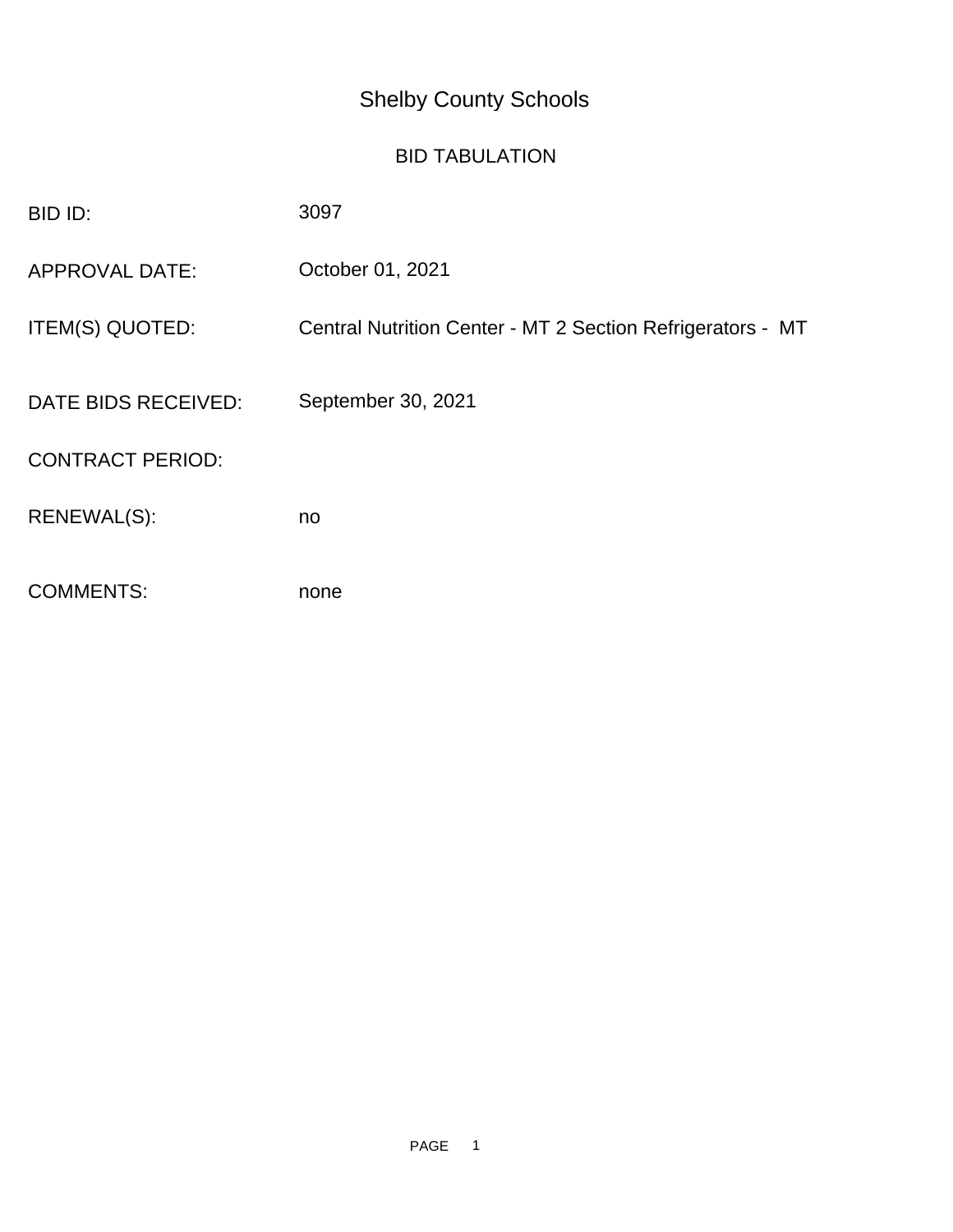## **Vendor Response Terms**

| <b>Vendor Name</b>              | <b>Response Terms</b>                | <b>Response Payment Terms</b> |
|---------------------------------|--------------------------------------|-------------------------------|
| BRIGHTER DAYS AND NITES         | 30 days                              | <b>Net 15</b>                 |
| Douglas Equipment               |                                      | <b>Net 30</b>                 |
| federal equipment dealers, inc. | delivered                            | due upon invoice              |
| HOTEL AND RESTAURANT SUPPLY     |                                      |                               |
| Pueblo Hotel Supply dba Grady's | Please see attached quote for notes. | Net 30 Days                   |

Restaurant & Bar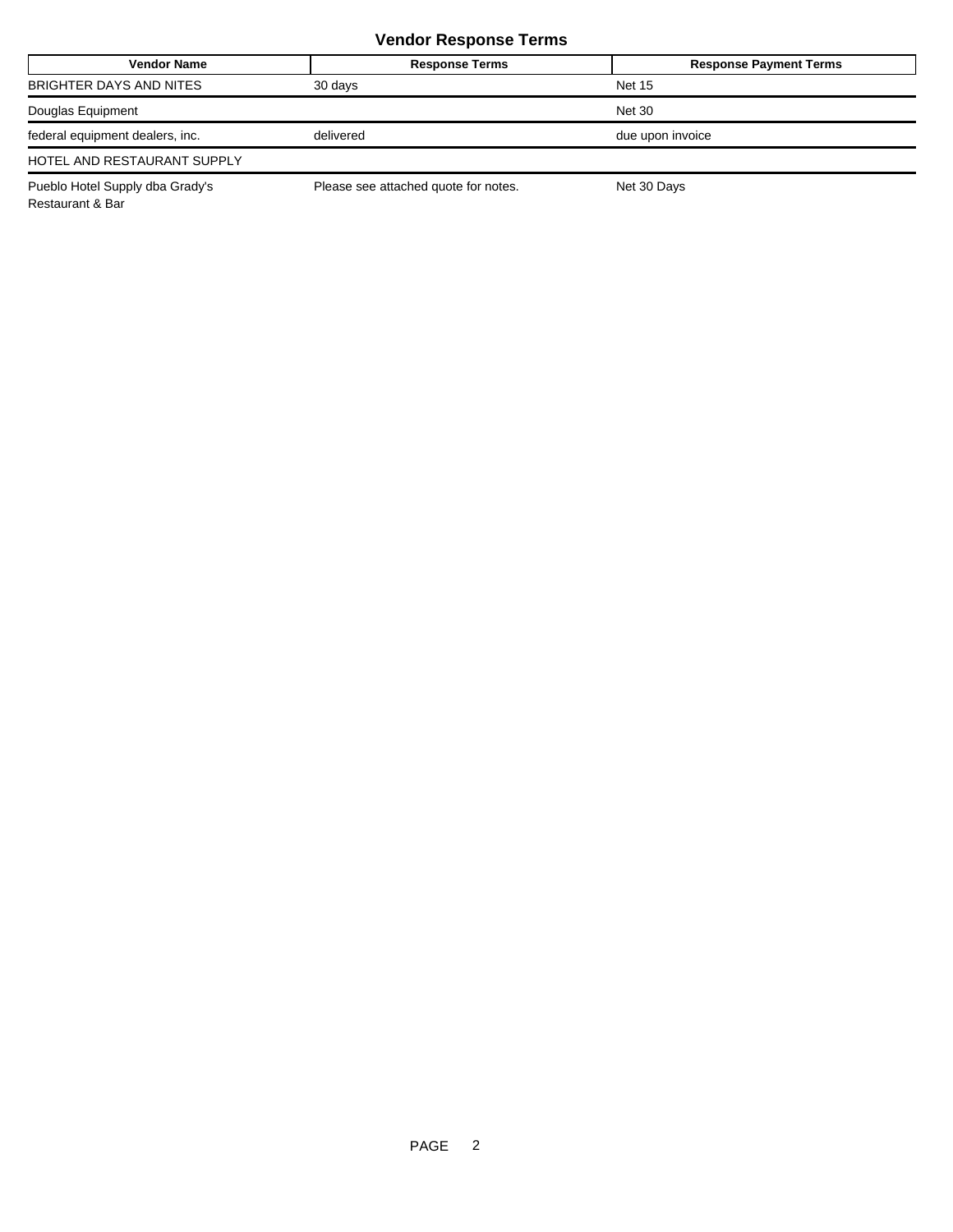| ITEM NO. 1 - HOSHIZAKI 2 SECTION REFRIGERATOR Hoshizaki R2A-FS Steelheart Series or approved equal. See attached                    |                                            |                 |
|-------------------------------------------------------------------------------------------------------------------------------------|--------------------------------------------|-----------------|
| specs for this bid. Delivery locations shall be provided upon receipt of PO. All deliveries within the Memphis, TN area. 1 - Count, |                                            |                 |
| <b>Estimated Quantity - 1</b>                                                                                                       |                                            |                 |
| <b>VENDOR NAME</b>                                                                                                                  | <b>ITEM MANUFACTURER &amp; PART NUMBER</b> | UNIT PRICE (\$) |
| HOTEL AND RESTAURANT SUPPLY                                                                                                         | Hoshizaki, Traulsen, Continental           | 2,205.0000*     |
| <b>VENDOR REFERENCE NUMBER:</b><br>As Per Spec                                                                                      |                                            |                 |
| federal equipment dealers, inc.                                                                                                     | Hosh or approved alternate #CLBM-49R FED   | 3,678.0000      |
| <b>VENDOR REFERENCE NUMBER:</b><br><b>SCS 3097</b>                                                                                  |                                            |                 |
| <b>RESPONSE ITEM PAYMENT TERMS:</b><br>net upon invoice                                                                             |                                            |                 |
| <b>RESPONSE ITEM NOTES:</b><br>delivered                                                                                            |                                            |                 |
| <b>BRIGHTER DAYS AND NITES</b>                                                                                                      | Hoshizaki                                  | 4,696.0000      |
| <b>VENDOR REFERENCE NUMBER:</b><br>HR2AFS                                                                                           |                                            |                 |
| <b>RESPONSE ITEM PAYMENT TERMS:</b><br><b>Net 15</b>                                                                                |                                            |                 |
| <b>RESPONSE ITEM NOTES:</b><br>As Per Spec                                                                                          |                                            |                 |
| Pueblo Hotel Supply dba Grady's Restaurant & Bar                                                                                    | Hoshizaki #R2A-FS                          | 4,868.6400      |
| <b>VENDOR REFERENCE NUMBER:</b><br>R <sub>2</sub> A-F <sub>S</sub>                                                                  |                                            |                 |
| <b>RESPONSE ITEM PAYMENT TERMS:</b><br>Net 30 Days                                                                                  |                                            |                 |
| <b>RESPONSE ITEM NOTES:</b><br>Please see attached quote for notes.                                                                 |                                            |                 |
| Douglas Equipment                                                                                                                   | Hoshizaki #R2A-FS                          | 5,052.5600      |
| <b>VENDOR REFERENCE NUMBER:</b><br>R <sub>2</sub> A-F <sub>S</sub>                                                                  |                                            |                 |
|                                                                                                                                     |                                            |                 |